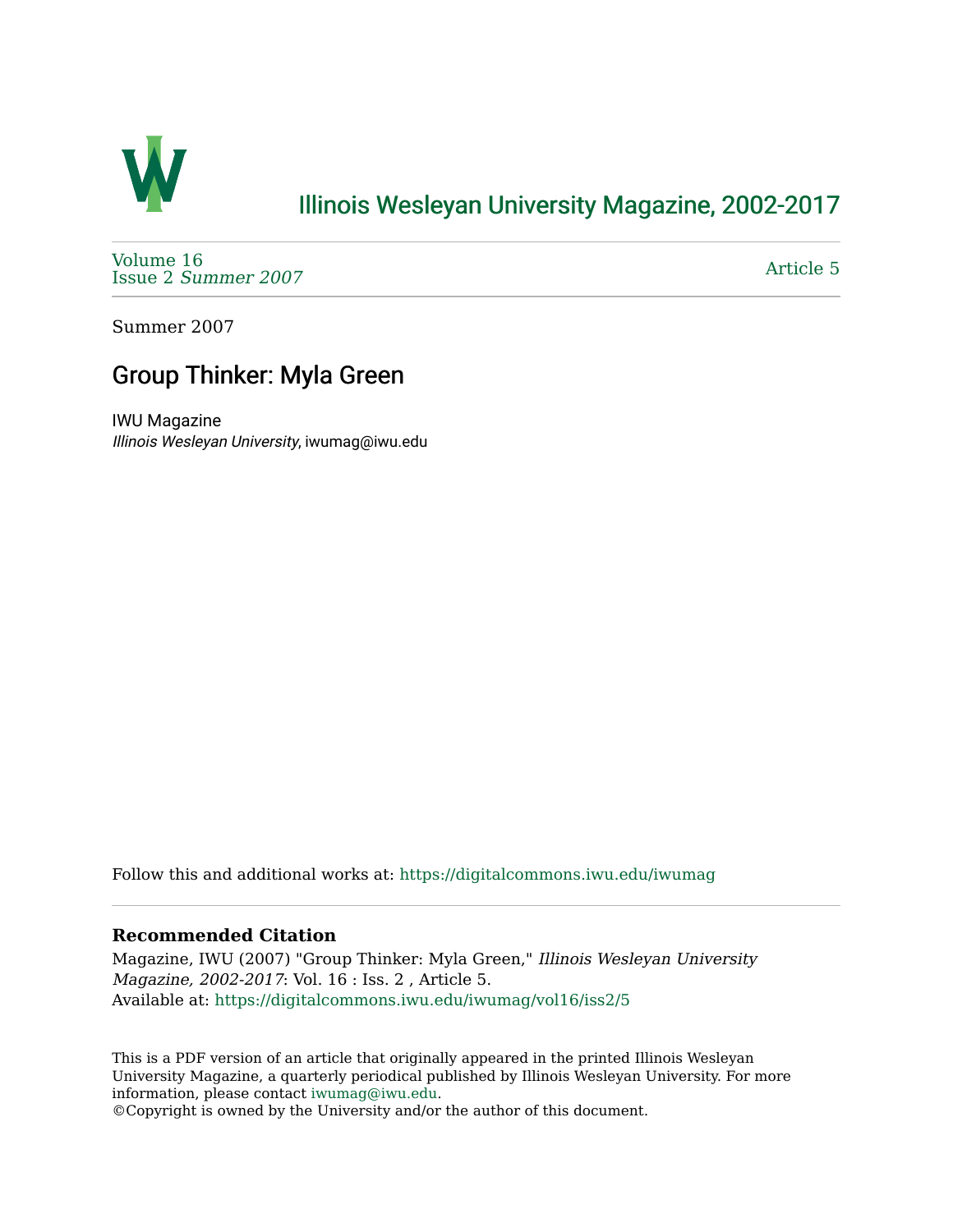## Group Thinker: Myla Green



**Green, who helped rejuvenate the Pride Alliance, describes herself as a "humanist." (Marc Featherly)**

Myla Green's application to attend Illinois Wesleyan was notable for what it contained but also for what it was missing: grades.

A graduate of Sudbury Valley School in Framingham, Mass., a student-run school that calls itself a "democratic community," Green had never even taken an exam before coming to Illinois Wesleyan. "The only tests I'd ever taken were the SAT and the driver's test," she says. With no high school transcript and only her SAT scores in hand, Green applied to universities all over the country but eventually chose Illinois Wesleyan.

"I liked the small class sizes and personalized attention from professors," she says.

Green's involvements on campus and beyond were heavily influenced by the friends she made during first-year orientation, she says. She and

her friends immediately decided to reestablish Pride Alliance, a student-run organization that works to ensure that all students have equal rights and privileges regardless of sexual orientation or gender identity.

"We've put so much work into Pride, since literally before classes started as freshmen," says Green, who served two terms as the group's president. "I really want it to exist after I'm gone." She expects it to, noting increased interest in the group among underclassmen.

The organization, which meets weekly, sponsors letter-writing campaigns to politicians about gay rights and organizes events such as the annual Masquerade Ball that raise funds for the McLean County AIDS Task Force and other groups. Pride Alliance also brings speakers to campus like Kate Bornstein, a transgender author, playwright, performance artist, and gender theorist. Bornstein's address attracted a standing-room-only crowd to the Hansen Student Center. "It was amazing that so many people were interested to hear her speak," says Green, who recalls the experience as one of her most memorable at IWU.

During her sophomore year, Green declared her major in Women's Studies. "Everything just made sense" about the decision, she says, since it encompassed her interest in gender studies. While keenly interested in issues involving gay and women's rights, Green is



**Green applauds her classmates' achievements at this year's commencement in May. (Marc Featherly)**

more generally concerned with human rights on all political, social, and economic fronts. "I consider myself a humanist," she says.